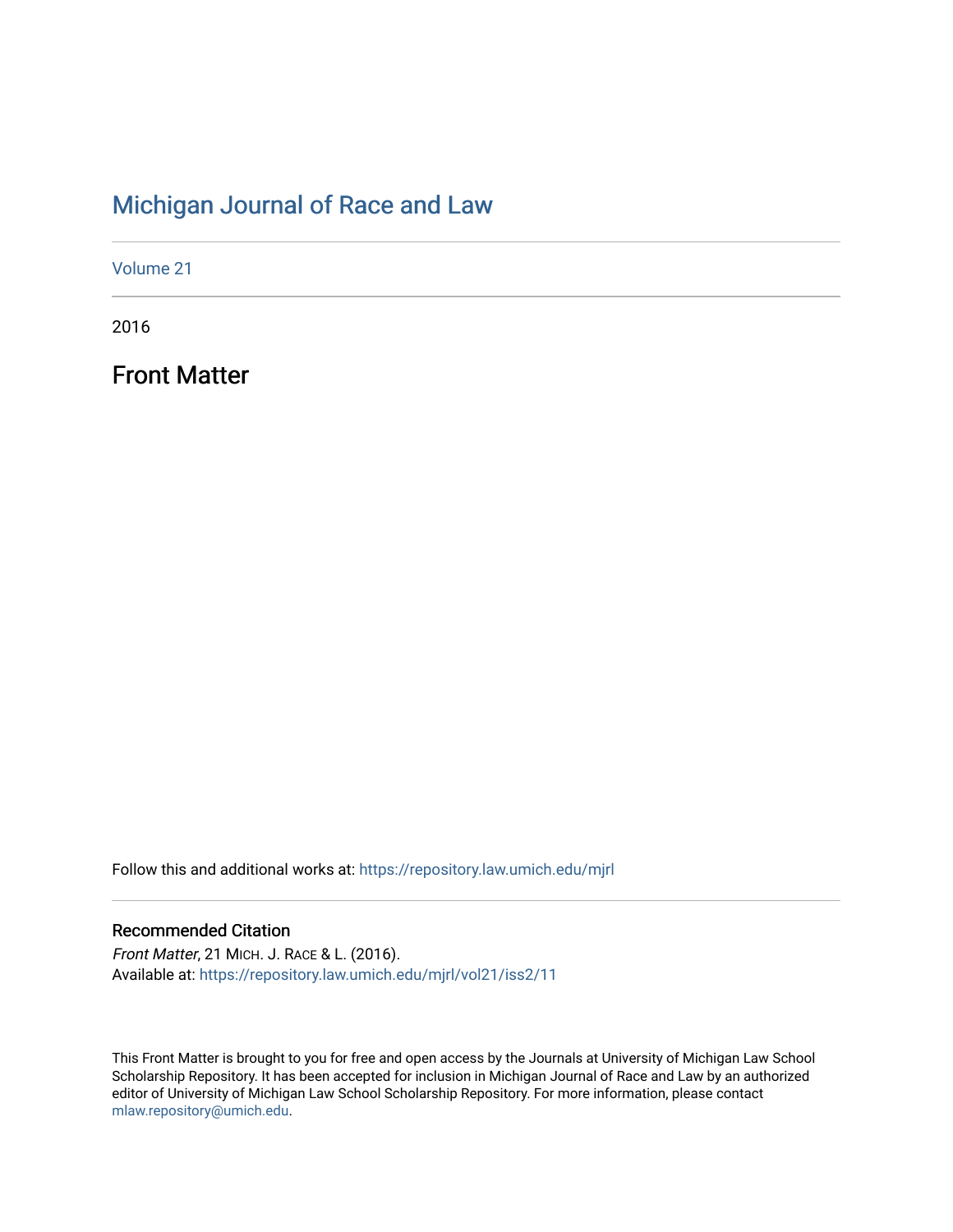**MICHIGAN JOURNAL** OF RACE **&** LAW Volume 21 **\*** Issue 2 + Spring **2016**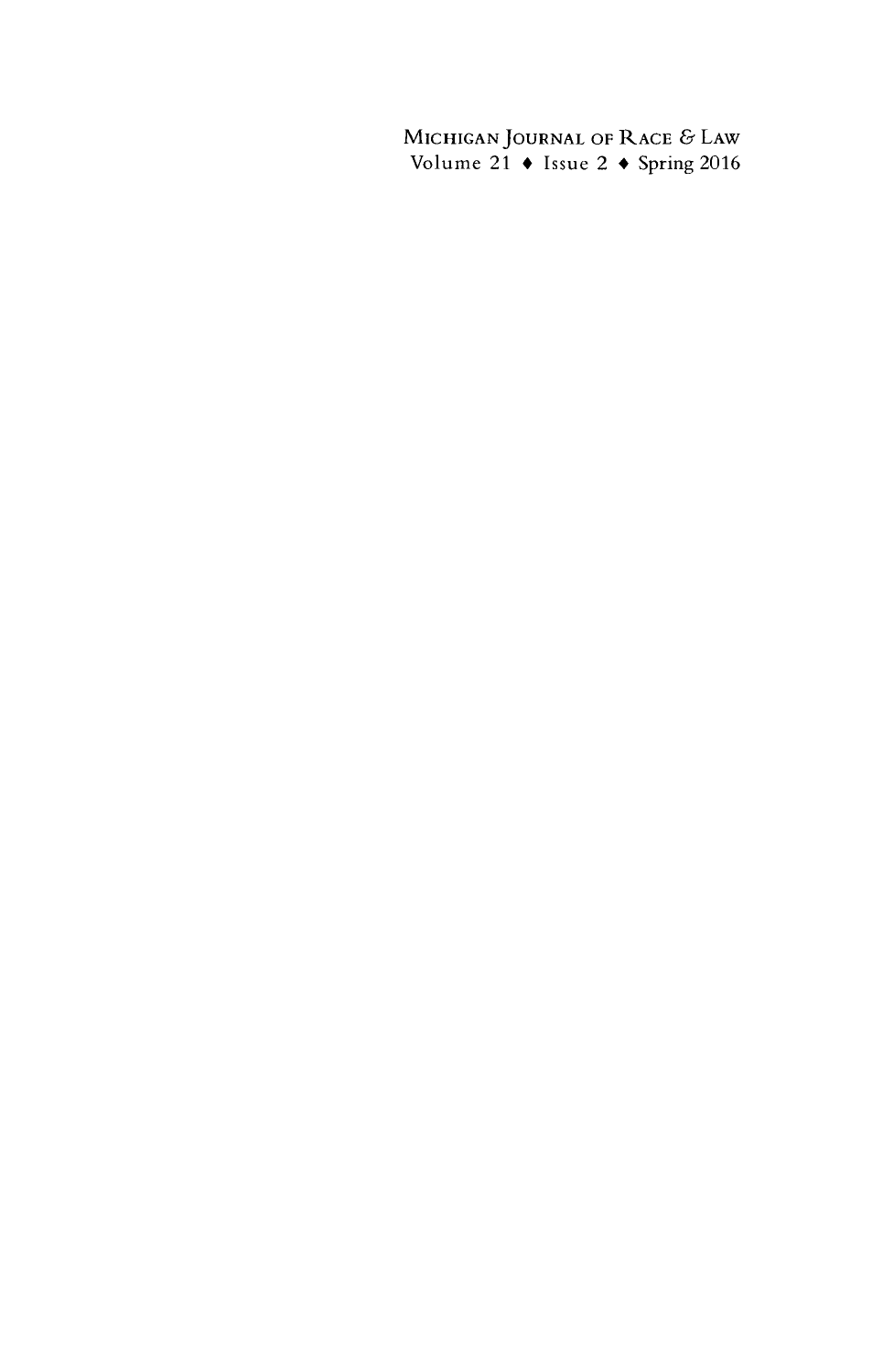### **CITE AS:** 21 MICH.J. RACE **&** L. \_ **(2016)**

Except where otherwise expressly provided, the author of each piece of scholarship in this issue has granted permission for copies of that scholarship to be made in whole or in part **by** nonprofit institutions for educational use, including distribution to students, provided that (i) copies are distributed at or below cost; (ii) copies identify the author, the *journal,* the volume, the number of the first page, and the year of the publication; (iii) proper notice of copyright is affixed to each copy, attributing copyright to the author.

Published biannually in Ann Arbor, Michigan, **by** student editors of the University of Michigan Law School. Postage paid in Lincoln, Nebraska **68521.** Printed at Joe Christensen, Inc., Lincoln, Nebraska **68521.**

#### **SUBSCRIPTION INFORMATION**

Copies of the current volume, which contains two issues, may be obtained directly from the journal at a cost of **\$35.00** for subscribers within the **U.S.** and \$40.00 for subscribers outside the **U.S.** (including Canada). Subscriptions are renewed automatically unless the journal **is** notified to the contrary prior to expiration. Subscribers must report the non-receipt of copies within six months of the mailing date. To subscribe to the *Michigan journal of Race & Law,* please contact the Business Manager at the address or phone number below.

> **EDITORIAL AND BUSINESS OFFICES** *Michigan journal of Race & Law* University of Michigan Law School **625** South State Street Ann Arbor, Michigan **48109-1215**

Subscription Inquiries: MJRL-Business@umich.edu Editorial Staff: (734) 763-4421 FAX: (734) 764-6043 http://mjrl.org/

#### **INDIVIDUAL AND BACK ISSUES**

Copies of individual issues from the current volume can be obtained directly from *the journal* for \$20.00 each. Back issues in complete sets, volumes, or single issues can **be** obtained from Willam **S.** Hein **&** Co., Inc., **2350** North Forest Road, Getzville, NewYork 14068-Telephone **(716) 882-2600.** Back issues are also available in PDF format through HeinOnline at http://heinonline.org.

### **INFORMATION FOR AUTHORS**

We encourage the submission of unsolicited manuscripts for publication. Manuscripts should be submitted electronically via the Scholastica online submission system, available at https://scholasticahq.con. Citations should generally conform to *The Bluebook:A Uniform System of Citation* (20th ed. **2015).** English usage should generally conform to *The Chicago Manual of Style* (16th ed. 2010).

**ISSN 1095-2721**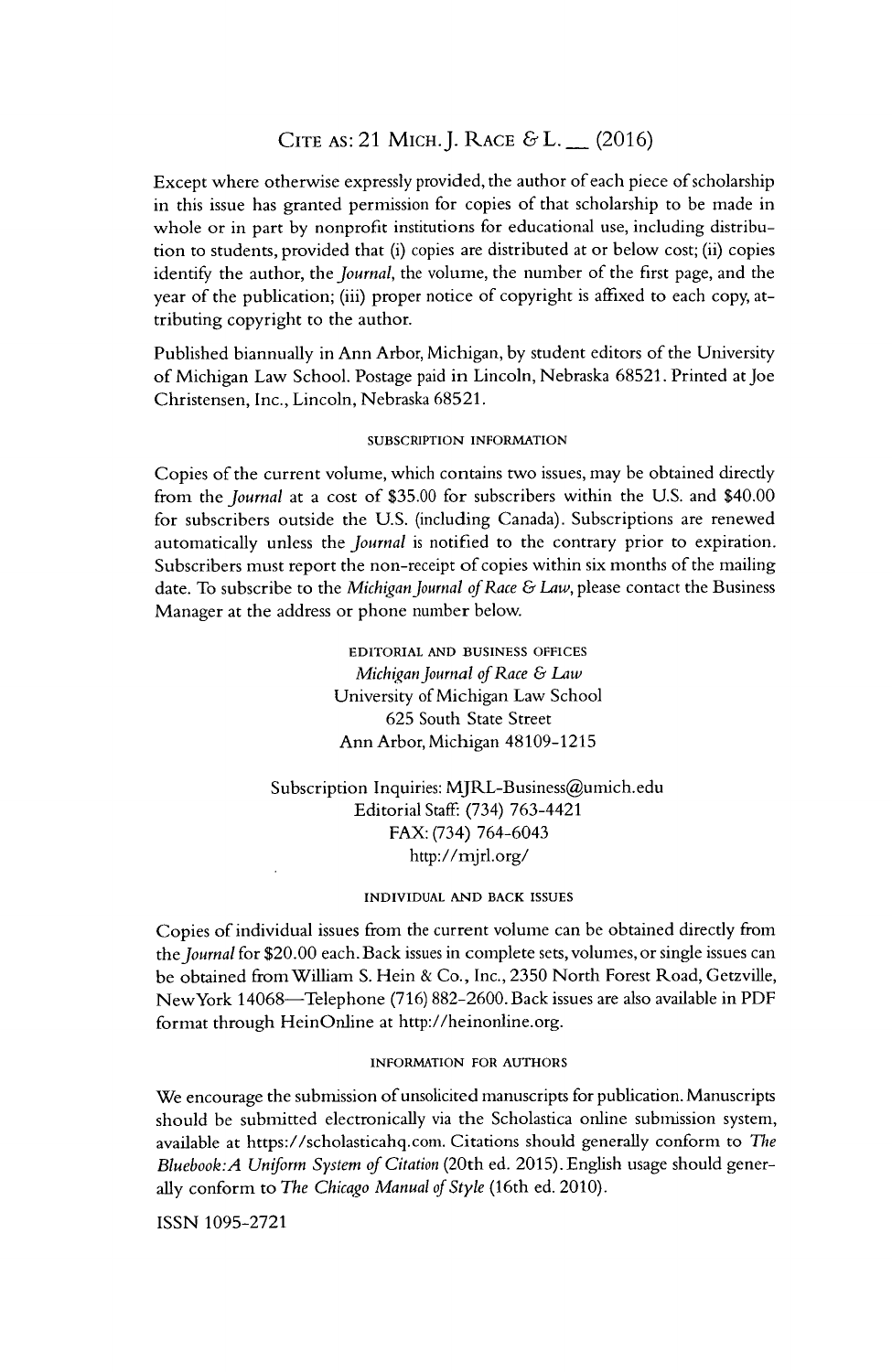

**E I~**

## Michigan Journal of Race & Law

### **Volume** 21 **Editorial Board**

*Editor-in-Chief* Christianna Kyriacou

> Managing Editor Rebecca Salley

Executive Articles Editor Peter Calloway

Race **&** Curriculum Editor Britney **A.** Littles

Tori Campbell Lauren Dansey Alanna Farber

Laura Connelly Hunter **Cox**

Luis Arias Javed Basu-Kesselman Raina Bhatt Breanna Caldwell Hazel Caldwell-Kuru Brittany Chiang Dan Cho Jennifer Chun

Production Editor Lauren C.Tortorella

*Symposium Editor* Jessica Gingold

Executive Editors Mitchel Garnett Nicolas Kabat Gabrielle McKee Amanda Merkwae

Contributing Editors Jacob Hogg Kevin Kim

*Associate* Editors LaToya Felton Amanda Grill Enmanuela Jean-Etienne Katie Job Matthew Johnson Andrew Jordan Saeeda Joseph-Charles Amy Luong

Executive Notes Editor Stephanie Marshak

Online Publications Editor Reid T. Murdoch

> Tim Pavelka Alison Rogers Daniela Tagtachian

Ting (Kathy) Wang MauriceYoukanna

Rebeca Ontiveros-Chavez Jackie Pilcowitz Serena Rabie Jason Raylesberg Thomas Topping AndrewVanEgmond AustinWebbert Dana Ziegler

Manager Jessica L Hanes

*Editorial Assistants* Catherine T Leggieri Barbara [.Vibbert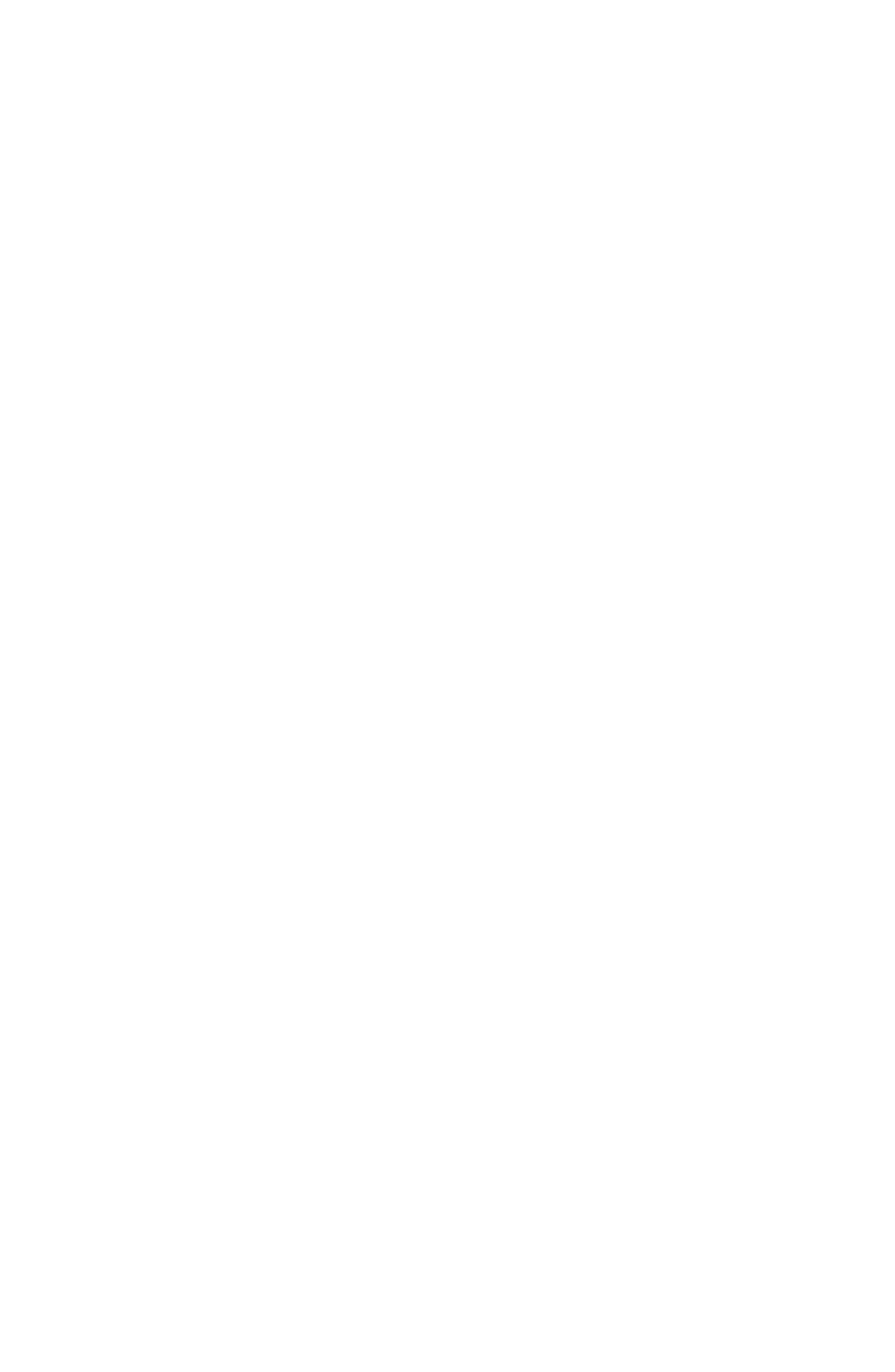

## Michigan Journal of Race & Law

### **Announcing the Volume 22 Editorial Board**

*Editor-in-Chief* Emmanuela Jean-Etienne

*Managing Editor* Saceda Joseph-Charles

*Executive Articles Editor* Rebeca Ontiveros-Chavez

*Race &* Curriculum Editor Jackie Pilcowitz

Luis Arias Javed Basu-Kesselman Breanna Caldwell

Brittany Chiang Dan Cho Jennifer Chun

Managing Executive Editor Hazel Caldwell-Kuru

> Production Editor Amy Luong

*Executive Editors* LaToya Sanderson Felton Katie Joh

> *Contributing Editors* Amanda Grill Andrew Jordan

*Executive Notes Editor* Raina Bhatt

Online Publications Editor Dana Ziegler

> Nick Kabat Serena Rabie Austin Webbert

Jason Raylesberg Thomas Topping AndrewVanEgmond

*Manager* Jessica L. Hanes

Editorial Assistants Catherine T. Leggieri Barbara I.Vibbert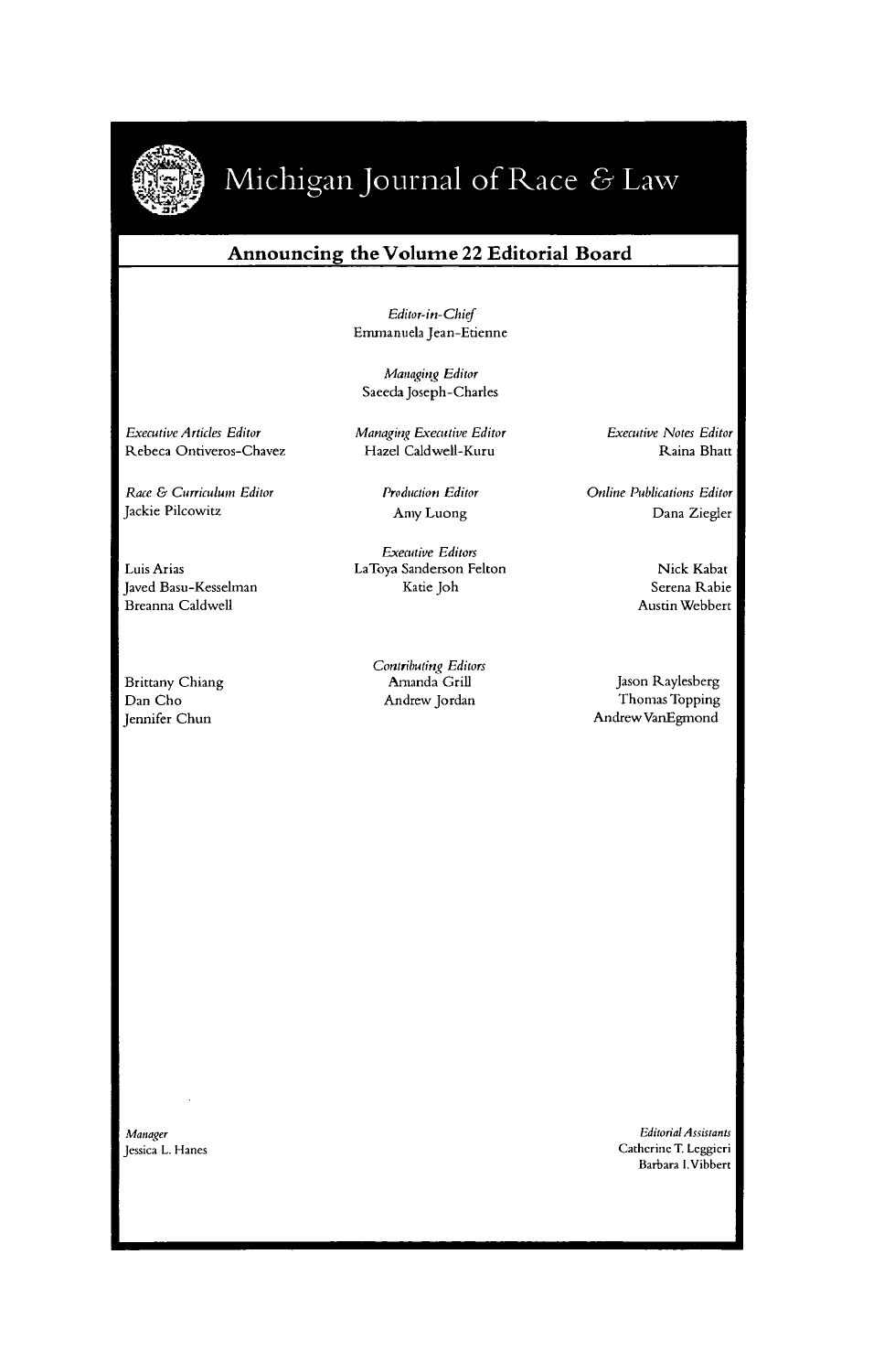### **ANNOUNCEMENT** OF AWARDS

### **AWARD FOR EXCEPTIONAL SERVICE FOR 2015-2016**

This award has been given to Jessica Gingold, in recognition of her outstanding contributions to the *MichiganJournal of Race & Law.*

### **AWARD FOR OUTSTANDING SCHOLARLY CONTRIBUTION FOR 2015-2016**

This award is given to the author of the best student publication of the *Michigan Journal of Race & Law.* The award has been given to Amanda Merkwae, author of "Schooling the Police: Race, Disability, and the Conduct of School Resource Officers" published inVolume **21.1.**

### **AWARD FOR MERIT FOR 2015-2016**

This award has been given to Saceda Joseph-Charles and Amy Luong in recognition of their exceptional work as Associate Editors.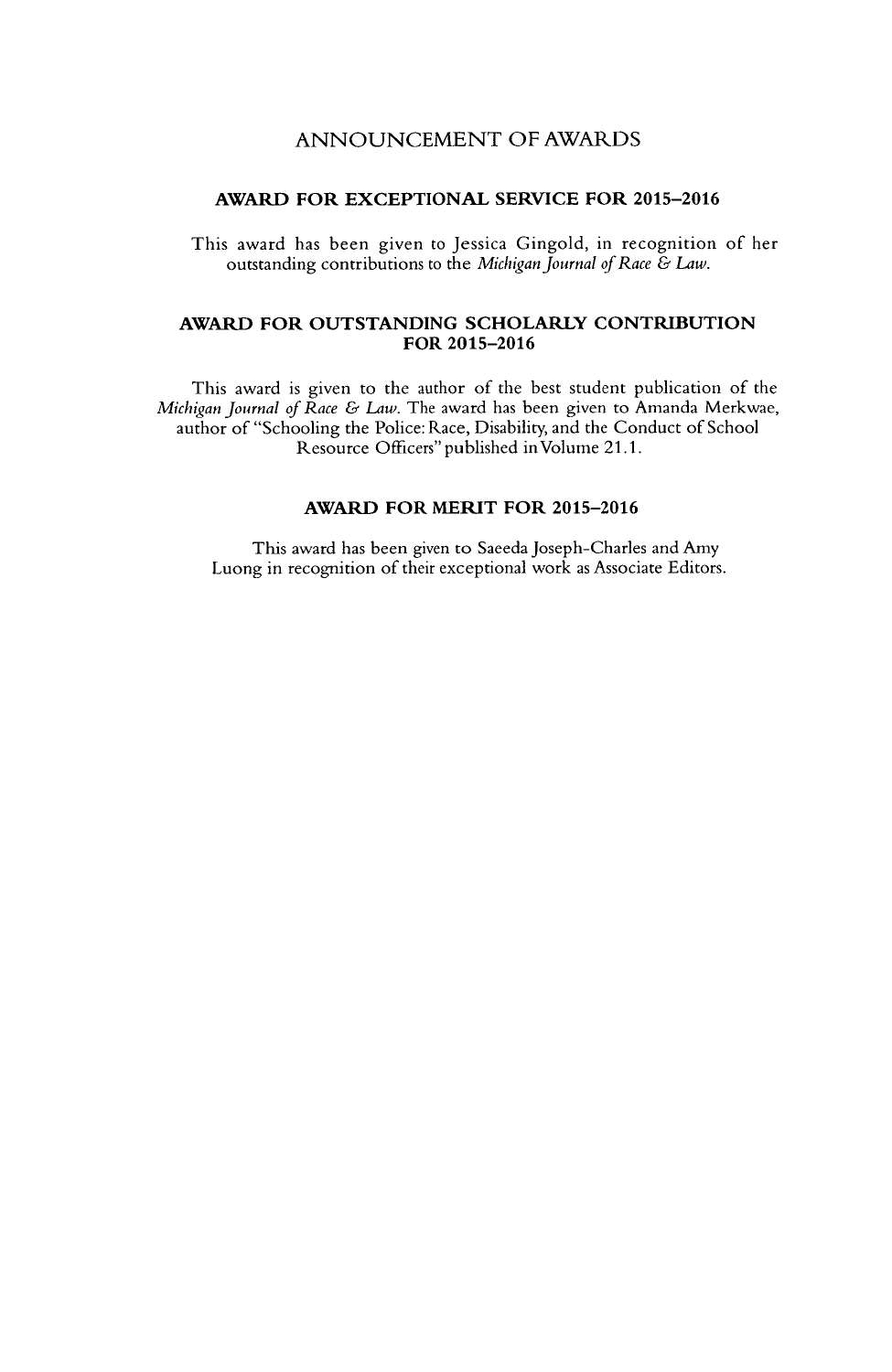# **MICHIGAN** *Spring <sup>2016</sup>* **JOURNAL OF ISSUE 2 RACE & LAW**

**VOLUME** 21

| Foreword: Innocent Until Proven Poor                                                                    |
|---------------------------------------------------------------------------------------------------------|
|                                                                                                         |
| Keynote Remarks                                                                                         |
|                                                                                                         |
| Keynote Remarks:                                                                                        |
| How the Criminalization of Poverty has Become Normalized in American Culture and Why<br>You Should Care |
|                                                                                                         |
| <b>ARTICLES</b>                                                                                         |
| Online Case Resolution Systems:                                                                         |
| Enhancing Access, Fairness, Accuracy, and Efficiency                                                    |
|                                                                                                         |
| Making a Buck While Making a Difference                                                                 |
|                                                                                                         |
| The Price of Carceral Citizenship:                                                                      |
| Punishment, Surveillance, and Social Welfare Policy                                                     |
| in an Age of Carceral Expansion                                                                         |
|                                                                                                         |
| Closing the Gap Between What is Lawful and What is Right                                                |
| in Police Use of Force Jurisprudence by Making Police Departments                                       |
| More Democratic Institutions                                                                            |
|                                                                                                         |
| <b>ESSAY</b>                                                                                            |
| Legal Aid's Once and Future Role for Impacting                                                          |
| the Criminalization of Poverty and the War on the Poor                                                  |
|                                                                                                         |
| Pretextual Sanctions, Contempt, and the Practical Limits of                                             |
| Bearden-Based Debtors' Prison Litigation                                                                |
|                                                                                                         |
| The Ohio Model for Combatting Debtors' Prisons                                                          |
|                                                                                                         |